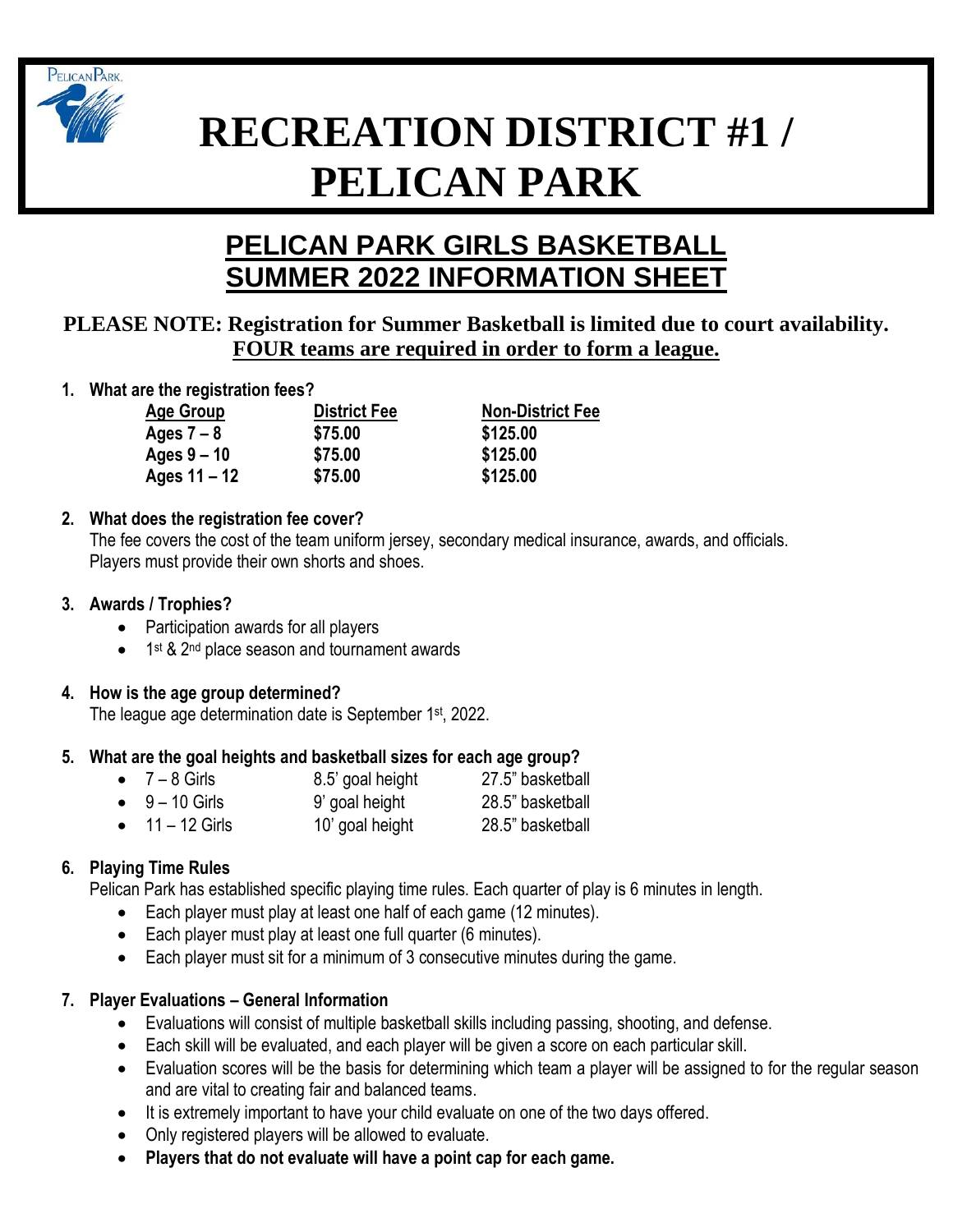#### **8. Player Evaluations – Dates and Times**

- The dates, times, and gym locations for evaluations are located below.
- Parents should stay during the evaluation process, as the girls should be finished in about 45 minutes.
- *Registered players only need to attend one evaluation session.*
- **7 – 8 Girls Evaluation Schedule**
	- o **SATURDAY, JUNE 11TH – WHITE GYM, COURT 3**
		- **Check in @ 1:00pm**
		- **Evaluations begin @ 1:15pm**
	- o **MONDAY, JUNE 13TH – BROWN GYM, COURT 3**
		- **Check in @ 5:30pm**
		- **Evaluations begin @ 5:45pm**
- **9 – 10 Girls Evaluation Schedule**
	- o **SATURDAY, JUNE 11TH – WHITE GYM, COURT 3**
		- **Check in @ 11:00am**
		- **Evaluations begin @ 11:15am**
	- o **MONDAY, JUNE 13TH – BROWN GYM, COURT 1**
		- **Check in @ 5:30pm**
		- **Evaluations begin @ 5:45pm**
- **11 – 12 Girls Evaluation Schedule**
	- o **SATURDAY, JUNE 11TH – WHITE GYM, COURT 4**
		- **Check in @ 11:30am**
		- **Evaluations begin @ 11:45am**
	- o **MONDAY, JUNE 13TH – WHITE GYM, COURT 4**
		- **Check in @ 7:00pm**
		- **Evaluations begin @ 7:15pm**

#### **9. When and what is team formation?**

- Team formation is the process of the coaches and the Pelican Park Recreation Department meeting to place all the players onto teams.
- $\bullet$  Team formations will take place the week of June 20<sup>th</sup>.
- Evaluation scores are used to rank players and are used to ensure teams are formed fairly and evenly.
- No changes can be made after the teams have been formed.

#### **10. When are practices?**

- Practices can be held on any day of the week. Practice times can be 5:30, 5:45, 6:30, 6:45, 7:00, 7:15, or 7:30.
- Practices will begin the week of June 27<sup>th</sup>.
- Teams will practice twice during the first week (pre-season).
- Teams will practice once per week throughout the regular season.